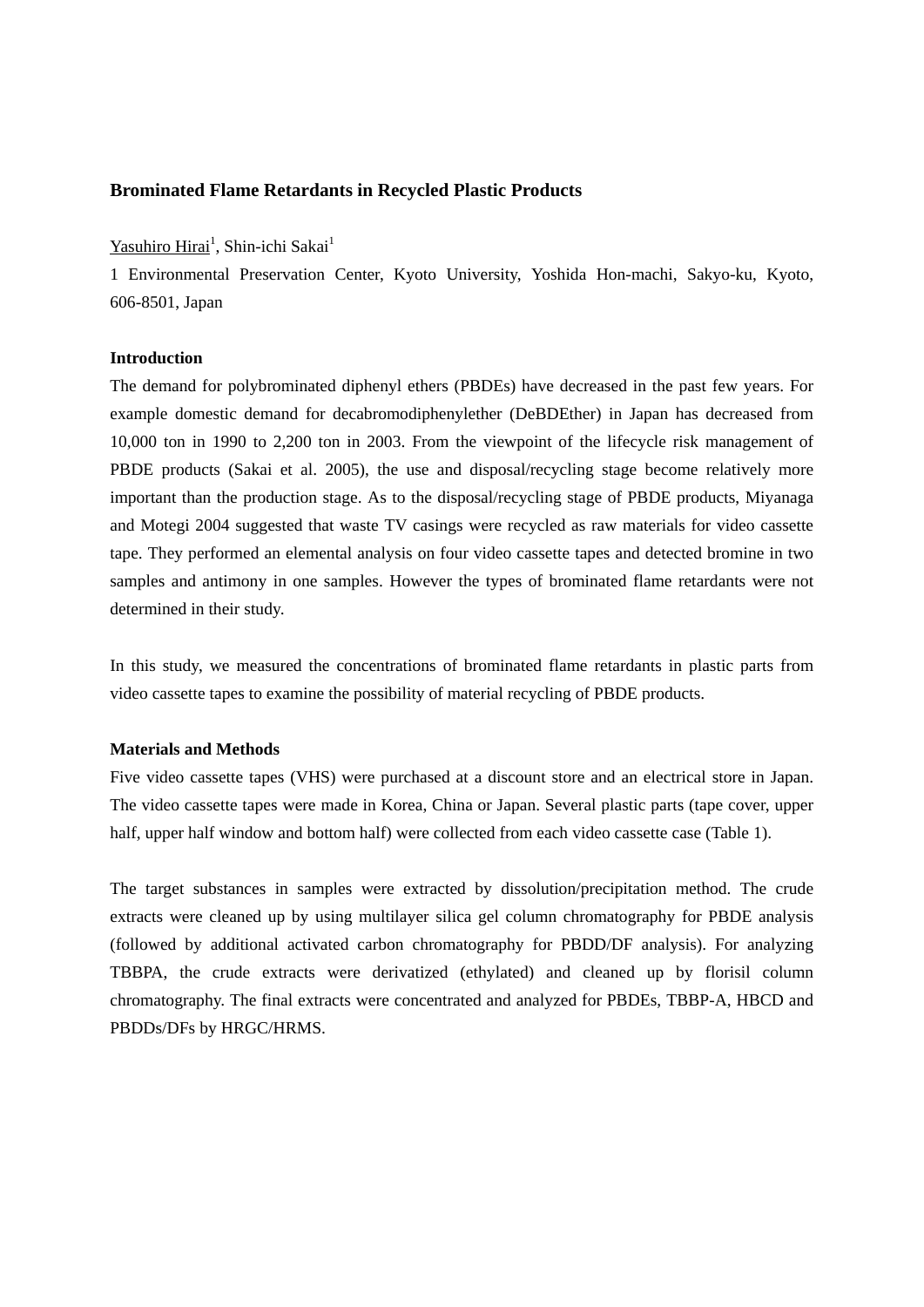| ID | Country Parts |                               | Colour       | <b>PBDEs</b> | TBBP-A  | <b>HBCD</b> | <b>DeBDEthane</b> | $T-Br$  | Sb      |
|----|---------------|-------------------------------|--------------|--------------|---------|-------------|-------------------|---------|---------|
|    |               |                               |              | (mg/kg)      | (mg/kg) | (mg/kg)     | (mg/kg)           | (mg/kg) | (mg/kg) |
| 1c | Korea         | Tape cover                    | <b>Black</b> | 1300         | 46      | 1.6         | 260               | 1600    | 780     |
| 1u | Korea         | Upper half                    | <b>Black</b> | 1000         | 47      | 13          | 83                | 1200    | 500     |
| 2c | China         | Tape cover                    | <b>Black</b> | 2400         | 280     | 30          | 190               | 2500    | 1100    |
| 2u | China         | Upper half                    | <b>Black</b> | 5200         | 380     | 20          | 220               | 4500    | 2000    |
| 3c | Japan         | Tape cover                    | <b>Black</b> | 0.54         | 0.003   | < 0.03      | < 0.07            | <10     | <10     |
| 3u | Japan         | Upper half                    | <b>Black</b> | 170          | 24      | 27          | 64                | 120     | 150     |
| 4c | Korea         | Tape cover                    | <b>Black</b> | 1600         | 34      | 1.1         | N.A.              | 1500    | 650     |
| 4b | Korea         | Bottom half                   | <b>Black</b> | 6            | 0.3     | < 0.03      | N.A.              | < 100   | 2       |
| 5c | China         | Tape cover                    | <b>Black</b> | 6700         | 340     | 15          | N.A.              | 4400    | 1700    |
| 5u | China         | Upper half                    | <b>Black</b> | 4600         | 250     | 13          | N.A.              | 3100    | 1000    |
| 5w | China         | Upper half window Transparent |              | < 0.05       | 0.0011  | < 0.03      | N.A.              | N.A.    | N.A.    |
| 5c | Korea         | Tape cover                    | <b>Black</b> | 1000         | 9.5     | 0.31        | N.A.              | 610     | 270     |
| 5b | Korea         | Bottom half                   | <b>Black</b> | 590          | 22      | 17          | N.A.              | 370     | 220     |

**Table 1** Concentrations of brominated flame retardants in plastic parts of video cassette tapes.

N.A.: Not Analyzed DeBDEthane: Decabromodiphenylethane

#### **Results and Discussion**

The concentrations of brominated flame retardants in the plastic parts samples are presented in Table 1. Brominated flame retardants were detected in most of the video cassette samples. Among the four brominated flame retardants (PBDEs, TBBP-A, HBCD and DeBDethane), the concentration of PBDEs was the highest and HBCD was the lowest. DeBDE dominated the pattern of PBDEs in all samples (Figure 1). The concentrations of PBDEs ranged from <0.05 mg/kg to 6700 mg/kg (average  $2000 \text{ mg/kg} = 0.2\%$ ). These concentrations were lower than those of the plastics to which DBDEs were intentionally added (10%).

These results suggest that the BFRs in the video cassette tape samples were not intentionally added. One possible explanation to the BFRs contamination in the video cassette tapes is the use of recycled plastic compounds. The recycled plastic compounds can be obtained as industrial waste from manufacturing process or post consumer waste from households. In the former case, the plastic waste is "fresh", while in the latter case, the plastic waste is "old."

We believe that the plastic waste recycled to the video cassette tape is "old" (post consumer waste). This is supported by Miyanaga and Motegi 2004. They reported that the waste plastics from casing of waste TVs in Japan were exported as raw materials for video cassette tapes.

This idea is also supported by the ratio between DeBDEther and DeBDEthane in the plastic samples.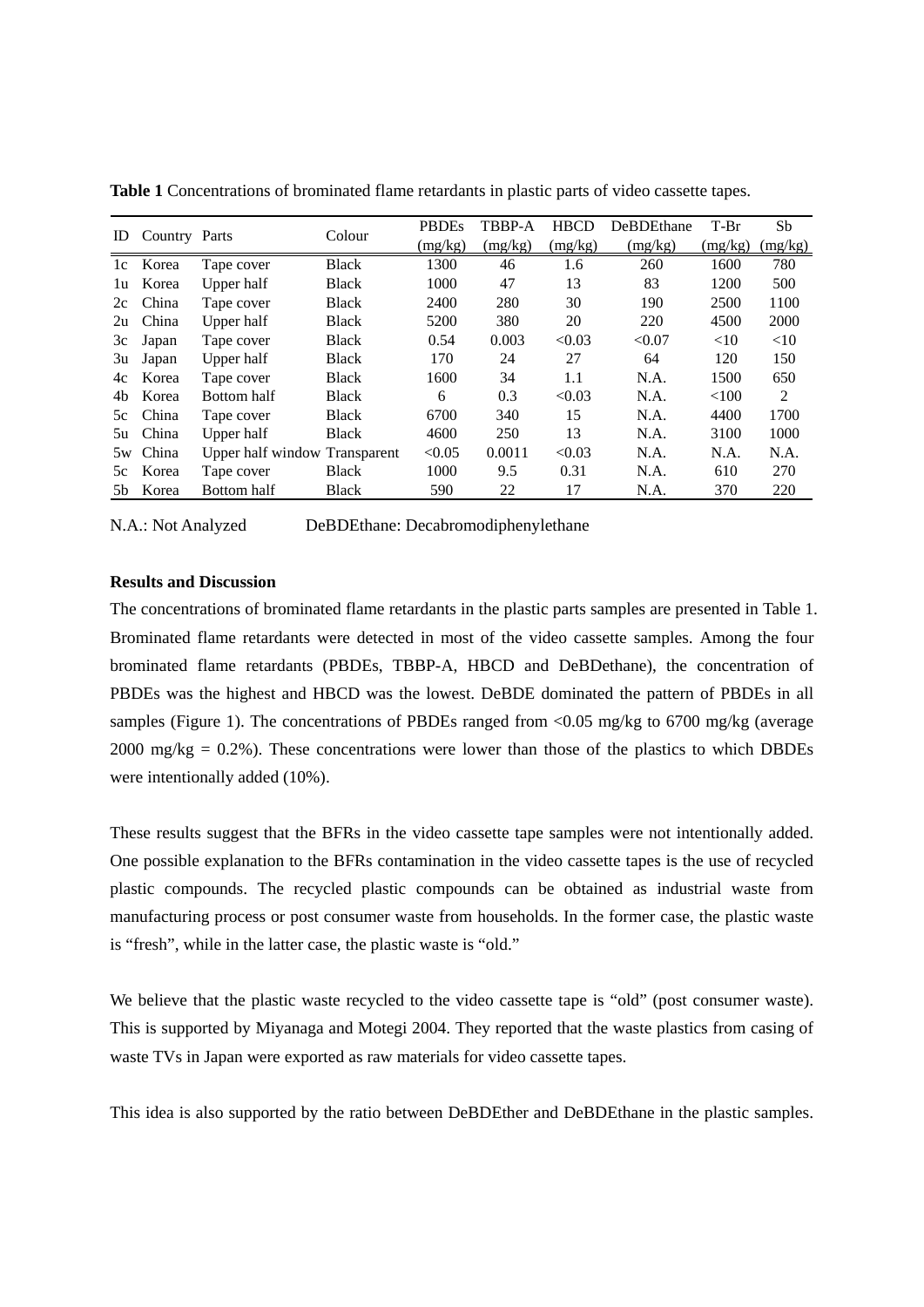DeBDEthane is used as an alternative to DeBDEther. The demand for DeBDEthane increased sharply in 1990's while that for DeBDEther decreased drastically in the same period. In 1997, the demand for DeBDEthane surpassed that for DeBDEther. Recent demand for DeBDEthane is more than twice that of DeBDEther (Figure 2). If the BFRs source in the video cassette tape were "fresh" (industrial waste), the DeBDEthane concentrations in video cassette samples would have been higher than the DeBDEther concentrations. However, the actual DeBDEthane concentrations in video cassette samples were 2.7 to 24 times lower than the DeBDEther (Table 1). This ratio is close to the ratio of domestic demands in early 1990's. This suggests that the recycled plastic in the video cassette tapes are "old" (post consumer products such as waste TVs).



**Figure 1** Homologue profile of PBDEs in the plastic parts from video cassette tape.